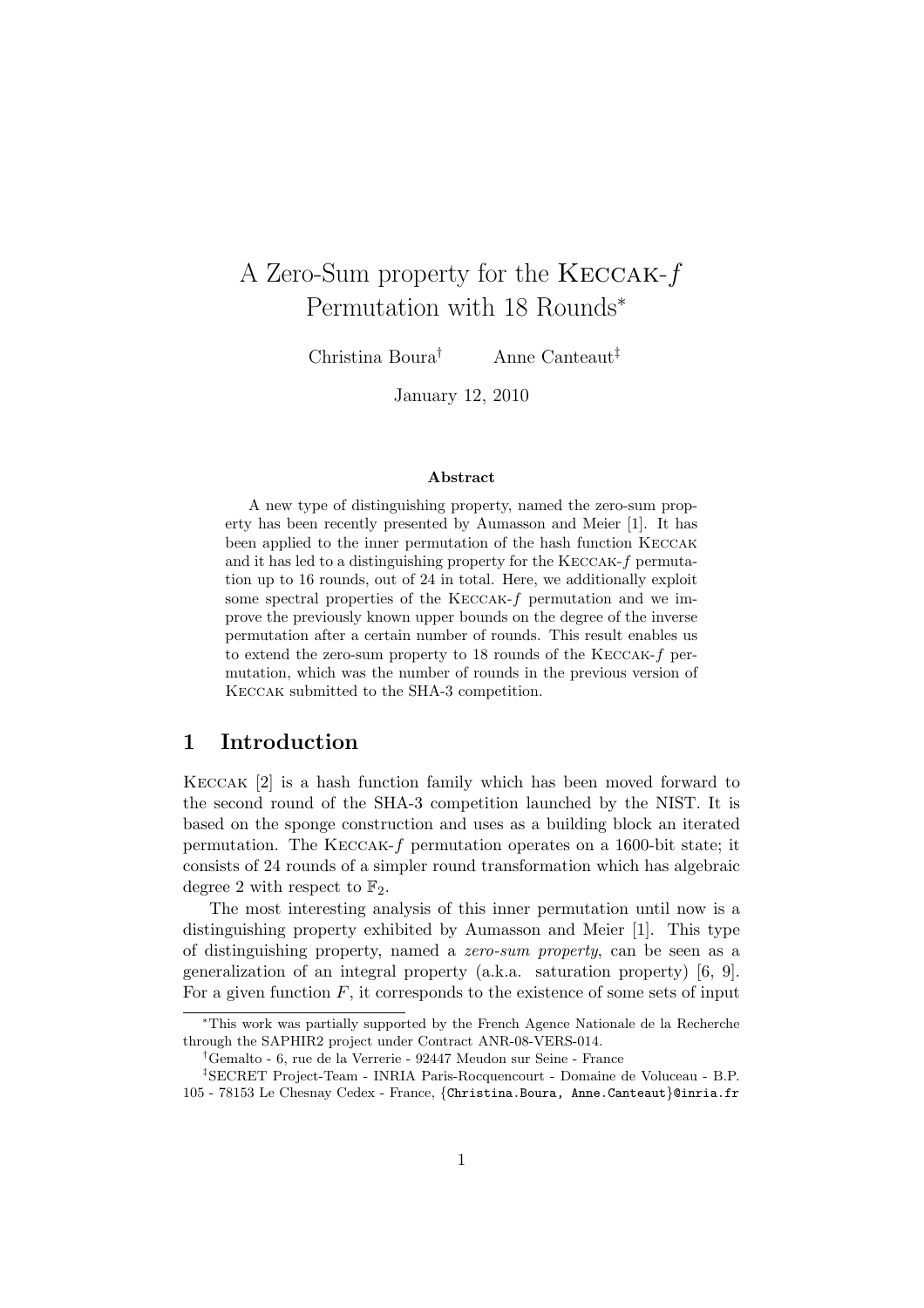vectors which sum to zero, and which are such that their respective images by  $F$  also sum to zero.

Such sets of inputs, named zero-sums, can be exhibited if the respective degrees of the permutation F and of its inverse  $F^{-1}$  after a certain number of rounds is sufficiently low. But, finding a precise estimate for the degree of the function after several rounds is a difficult problem. This question has been partly addressed by Canteaut and Videau in [4]: they have shown that in the special case that all values occurring in the Walsh spectrum of  $F$  are divisible by a high power of 2, the degree of the function  $F \circ F$  grows much slower than  $deg(F)^2$ . This result can be used to find upper bounds on the degree of an iterated function. In particular, it can be applied to improve the trivial bound on the degree of several rounds of the inverse round transformation used in KECCAK- $f$  permutation. Combined with another technique, this enables us to exhibit zero-sums for the KECCAK-f permutation with 18rounds, which is the permutation which was initially proposed for the SHA-3 candidate [2]. Our result then contradicts the so-called hermetic sponge strategy used by the designers, which aims at using an inner permutation without any structural distinguishing property. However, the existence of this distinguishing property for the inner permutation does not seem to threaten the whole hash function. Moreover, the new version of Keccak [3] has 24 rounds.

The rest of the paper is organised as follows. Section 2 presents the zero-sum property and the principle of the corresponding distinguisher. Section 3 recalls some well-known properties of Boolean functions, with a focus on their spectral representation. The link between the divisibility of the Walsh coefficients of a function and the degree of the product of its Boolean components, which is a result due to Canteaut and Videau [4], is also presented. Section 4 briefly describes the Keccak hash function and Section 5 presents the new distinguishing property we have found on 18 rounds of the Keccak-f permutation.

# 2 The zero-sum property

### 2.1 Definition

The notion of zero-sum distinguisher has been introduced by J.-P. Aumasson and W. Meier in [1]. For a function F from  $\mathbb{F}_2^n$  into  $\mathbb{F}_2^m$ , a zero-sum is a set of inputs  $x_1, \ldots, x_k$  in  $\mathbb{F}_2^n$  summing to zero such that their respective images by  $F$  sum also to zero, *i.e.*,

$$
\bigoplus_{i=1}^k x_i = \bigoplus_{i=1}^k F(x_i) = 0,
$$

where the sum is defined by the addition in  $\mathbb{F}_2^n$  (and in  $\mathbb{F}_2^m$ ), *i.e.*, the bitwise exclusive-or. Since it is expected that a randomly chosen function does not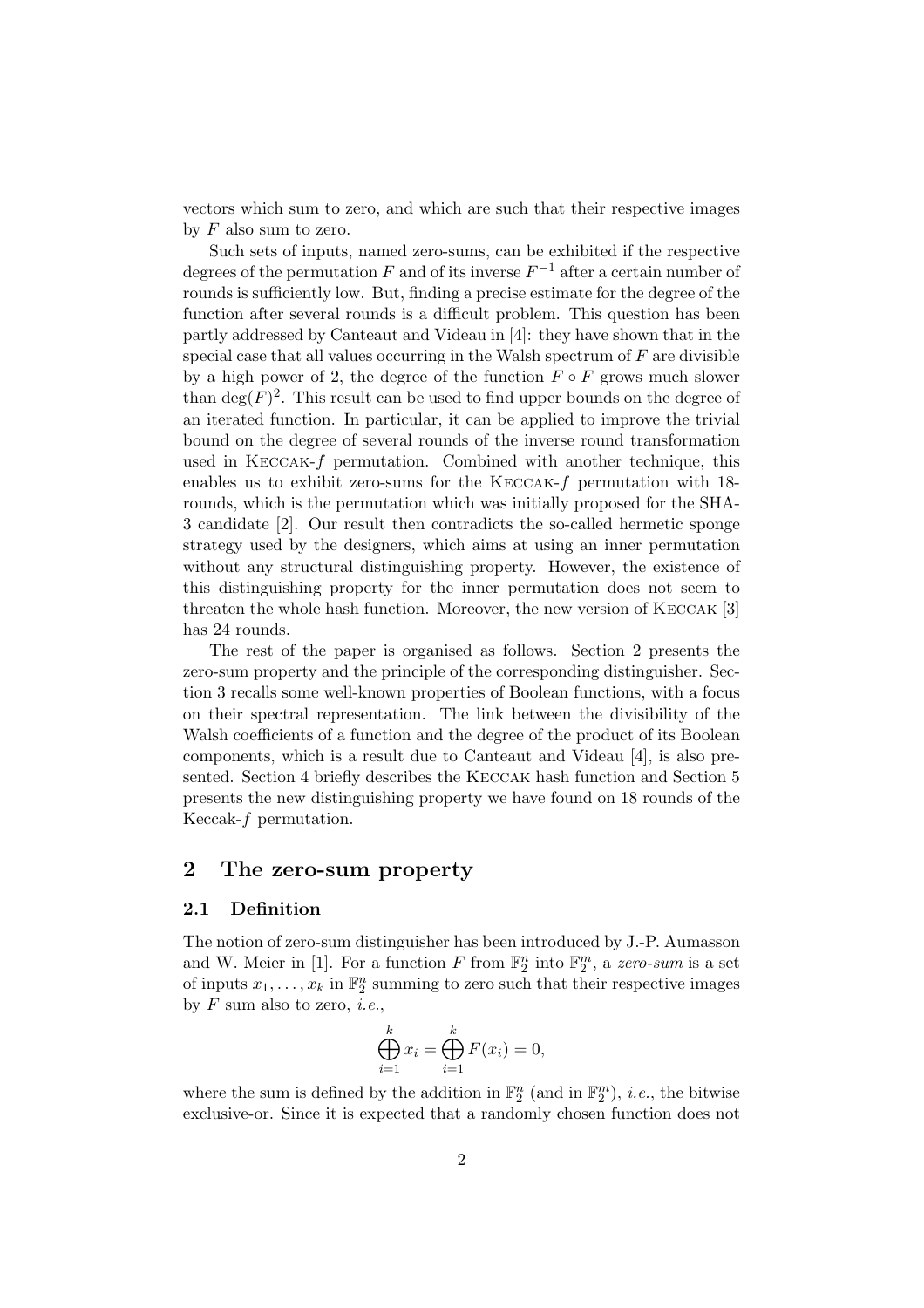have many zero-sums, the existence of several such sets of inputs can be seen as a distinguishing property of F.

#### 2.2 Finding zero-sums

For an iterated function, the existence of many zero-sums is usually due either to the particular structure of the round transformation  $(e.g.,$  a multiset property like in the AES) or to a low degree. The zero-sum properties exhibited in [1] for the inner permutation used in some hash functions are based on the algebraic degrees of the round transformation and of its inverse. Actually, the algebraic degree of  $F$  provides some particular zero-sums, which correspond to all affine subspaces of  $\mathbb{F}_2^n$  with dimension  $(\deg(F) + 1)$ . This result comes from the following property of higher-order derivatives of a function.

**Definition 1** (Higher-order derivative). [10] Let F be a function from  $\mathbb{F}_2^n$  into  $\mathbb{F}_2^m$ . For any  $a \in \mathbb{F}_2^n$  the derivative of F with respect to a is the function

$$
D_a F(x) = F(x \oplus a) \oplus F(x).
$$

For any k-dimensional subspace V of  $\mathbb{F}_2^n$  the k-th order derivative of F with respect to V is the function

$$
D_VF = D_{a_1}D_{a_2}\dots D_{a_k}F,
$$

where  $(a_1, \ldots, a_k)$  is any basis of V. Moreover, we have for any  $x \in \mathbb{F}_2^n$ 

$$
D_V F(x) = \bigoplus_{v \in V} F(x \oplus v).
$$

In the following, the *degree* of a Boolean function corresponds to the degree of its algebraic normal form. Moreover, the degree of a vectorial function  $F: \mathbb{F}_2^n \to \mathbb{F}_2^m$  is defined as the highest degree of its coordinates.

It is well-known that the degree of any first-order derivative of a function is strictly less than the degree of the function and this simple remark leads to the following useful result, which is also exploited in higher-order differential attacks [7].

**Proposition 1.** Let F be a function from  $\mathbb{F}_2^n$  into  $\mathbb{F}_2^m$ . Then, for every subspace V of dimension  $(\deg F + 1)$  we have

$$
D_V F(x) = 0, \quad \text{for every} \quad x \in \mathbb{F}_2^n.
$$

The fact that the permutation used in a hash function does not depend on any secret parameter allows to exploit the previous property starting from the middle, i.e., from an intermediate internal state. This property was used by Aumasson and Meier [1] and also by Knudsen and Rijmen in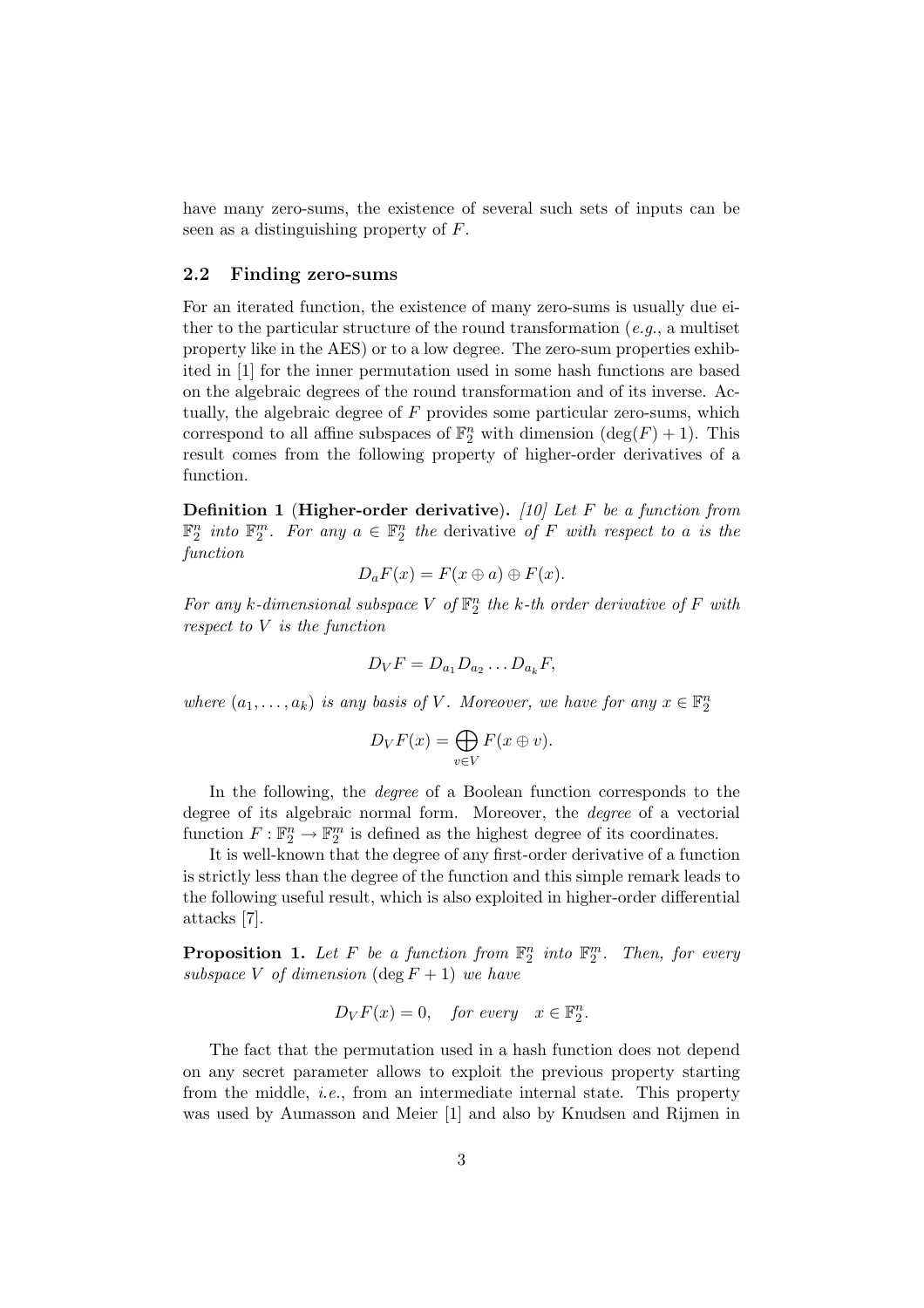the case of a known-key property of a block cipher [8]. The only information needed for finding such zero-sums on the iterated permutation is an upper bound on the algebraic degrees of both the round transformation and its inverse.

More precisely, we suppose that  $F$  is a function which operates on an *n*-bit state, and that F is composed of  $n_r$  smaller transformations:

$$
F=R_{n_r}\circ\ldots\circ R_1.
$$

Let  $d_1 < n$  be the degree of the function composed of the last  $r_1$  transformations, *i.e.*,  $F_{r_1} = \overline{R}_{n_r} \circ \dots \circ R_{n_r-r_1+1}$  and let  $d_2 < n$  be the degree of the inverse of the first  $r_2 = (n_r - r_1)$  transformations, *i.e.*,  $G_{r_2} = R_1^{-1} \circ \dots \circ R_{r_2}^{-1}$ . Then, we can find many zero-sums of size  $2^{d+1}$  where  $d = \max(d_1, d_2)$  as follows:

- 1. Choose a set of  $(n-d-1)$  bits in the intermediate state after  $r_2$  rounds, and fix them to an arbitrary value;
- 2. For each of the  $2^{d+1}$  possible intermediate states z obtained when the other  $(d+1)$  bits take all possible values, compute  $r_2$  rounds backwards to obtain the  $2^{d+1}$  input states  $x = G_{r_2}(z)$ .

The sum of these input states is then the value of a derivative of order  $(d + 1)$  of a function with degree  $d_2$  and thus it vanishes. Now, the images of these input states under  $F$  correspond to the images of the intermediate states z under  $F_{r_1}$ . Then, by computing  $r_1$  rounds forwards, we obtain  $2^{d+1}$  output states. The sum of these output states is the value of a derivative of order  $(d+1)$  of  $F_{r_1}$ , which has degree less than d. Thus, this sum vanishes, implying that the  $x$ 's form a zero-sum. It is worth noticing that this technique provides several zero-sums having a particular property. Actually, for a given choice of the  $(n - d - 1)$  fixed bits in the intermediate state, taking all possible values for the corresponding constant leads to  $2^{n-d-1}$  zero-sums of sizes  $2^{d+1}$  which form a partition of the input space into zero-sums.

# 3 Walsh Spectrum and Degree of a Composed Function

The previously known zero-sum properties exploit the degree of an iterated function after a certain number of rounds. It is obvious that a function whose degree does not grow very much when the number of rounds is increasing is a good candidate for this type of attack. The lower the degree is the more we can extend the attack to a high number of rounds.

It is therefore natural to be interested in the estimation of the degree of a composed function. If F and G are two mappings from  $\mathbb{F}_2^n$  into  $\mathbb{F}_2^n$ , the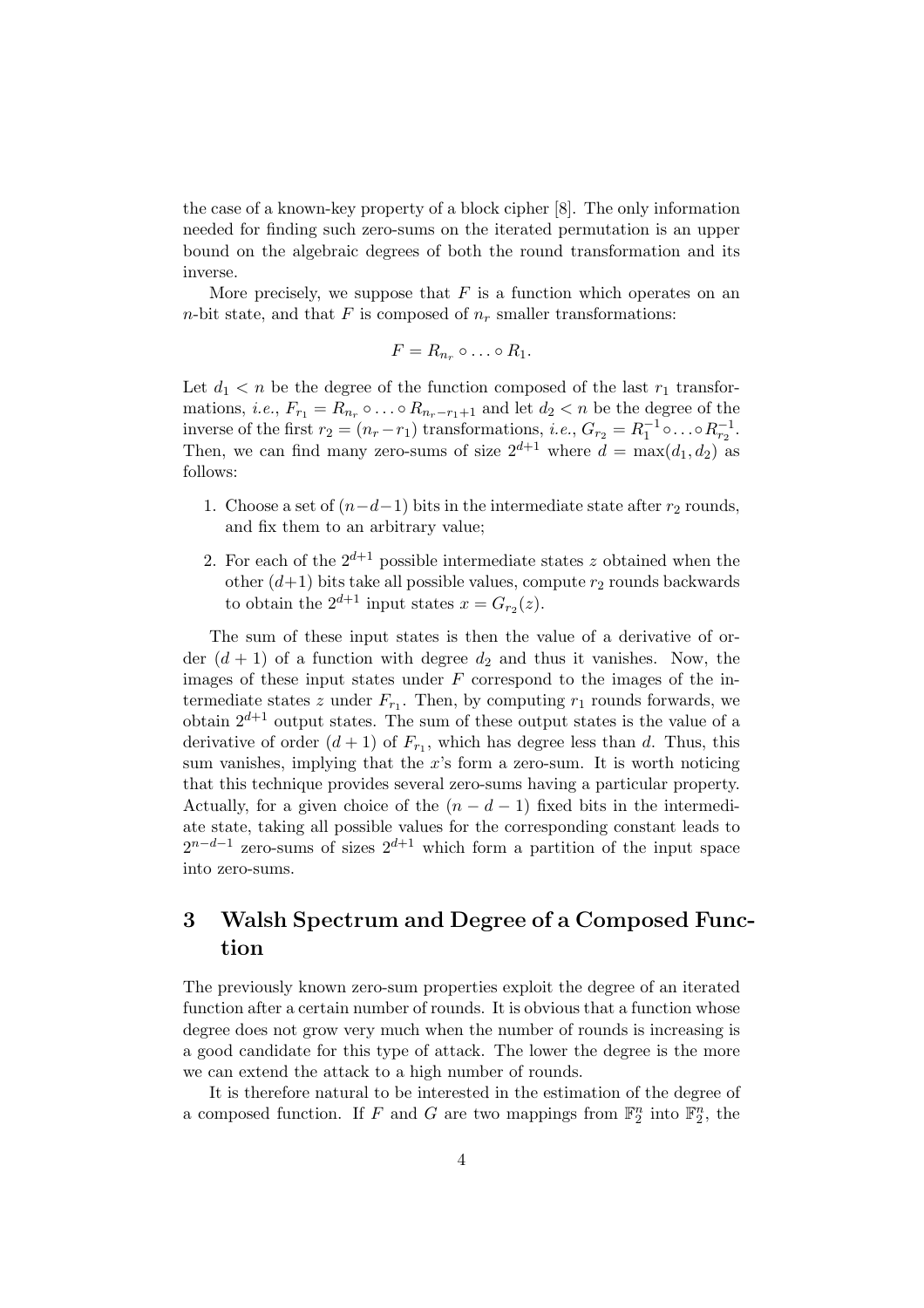degree of the composition  $G \circ F$  is bounded by the trivial bound:

$$
\deg(G \circ F) \le \deg(G) \deg(F).
$$

A. Canteaut and M. Videau [4] showed that this trivial bound can be improved in the special case when the values occurring in the Walsh spectrum of  $F$  are divisible by a high power of 2. Here, we recall this result in order to highlight the underlying property of the function.

In the following, the usual scalar product of two vectors  $x$  and  $y$  will be denoted by  $x \cdot y$ . For any  $a \in \mathbb{F}_2^n$ ,  $\varphi_a$  will be the linear Boolean function of n variables  $x \mapsto a \cdot x$ .

For every Boolean function  $f$  of  $n$  variables, we associate the following quantity derived from the Hamming weight of f:

$$
\mathcal{F}(f) = \sum_{x \in \mathbb{F}_2^n} (-1)^{f(x)} = 2^n - \text{wt}(f).
$$

We use this quantity to define the *Walsh spectrum* of a Boolean function. The Walsh spectrum of a Boolean function f measures the correlation between f and the linear functions  $\varphi_a, a \in \mathbb{F}_2^n$ . It then corresponds to the multiset:

$$
\{\mathcal{F}(f+\varphi_a), a \in \mathbb{F}_2^n\}.
$$

The Walsh spectrum of a vectorial function  $F: \mathbb{F}_2^n \to \mathbb{F}_2^n$  consists of the Walsh spectra of all Boolean functions  $\varphi_b \circ F$ ,  $b \in \mathbb{F}_2^n$ ,  $b \neq 0$ , *i.e.*, of all nonzero linear combinations of its coordinates. Therefore, it corresponds to the multiset

$$
\{\mathcal{F}(\varphi_b \circ F + \varphi_a), b \in \mathbb{F}_2^n \setminus \{0\}, a \in \mathbb{F}_2^n\}.
$$

**Definition 2.** The Walsh spectrum of a function F from  $\mathbb{F}_2^n$  into  $\mathbb{F}_2^n$  is said to be  $2^{\ell}$ -divisible if all of its values are divisible by  $2^{\ell}$ .

The divisibility of the Walsh spectrum of a vectorial function  $F$  may provide an upper bound on the degree of  $G \circ F$ , where G is a function from  $\mathbb{F}_2^n$  into  $\mathbb{F}_2^n$ . In some cases, this bound improves the trivial bound.

**Theorem 1.** [4] Let F be a function from  $\mathbb{F}_2^n$  into  $\mathbb{F}_2^n$  such that its Walsh spectrum is  $2^{\ell}$ -divisible. Then, for any function G from  $\mathbb{F}_2^n$  into  $\mathbb{F}_2^n$ , we have

$$
\deg(G \circ F) \le n - \ell + \deg(G).
$$

In order to prove this result, one has to analyze the algebraic normal form of  $G \circ F$ . Let  $F_i$  (resp.  $G_i$ ) be the *i*-th Boolean coordinate of F (resp. of  $G$ ). The *i*-th Boolean coordinate of the composition is then equal to  $G_i(F_1, \ldots, F_n)$  and therefore the algebraic normal form of any coordinate of  $G \circ F$  can be written as a sum of terms of the form  $\sum_{J} \prod_{j \in J} F_j$ .

The study of the Walsh spectrum of the product of Boolean functions becomes thus necessary. The following lemma, which establishes a relationship between the Walsh spectrum of a product of Boolean functions and the Walsh spectrum of its sum, is proved in [5].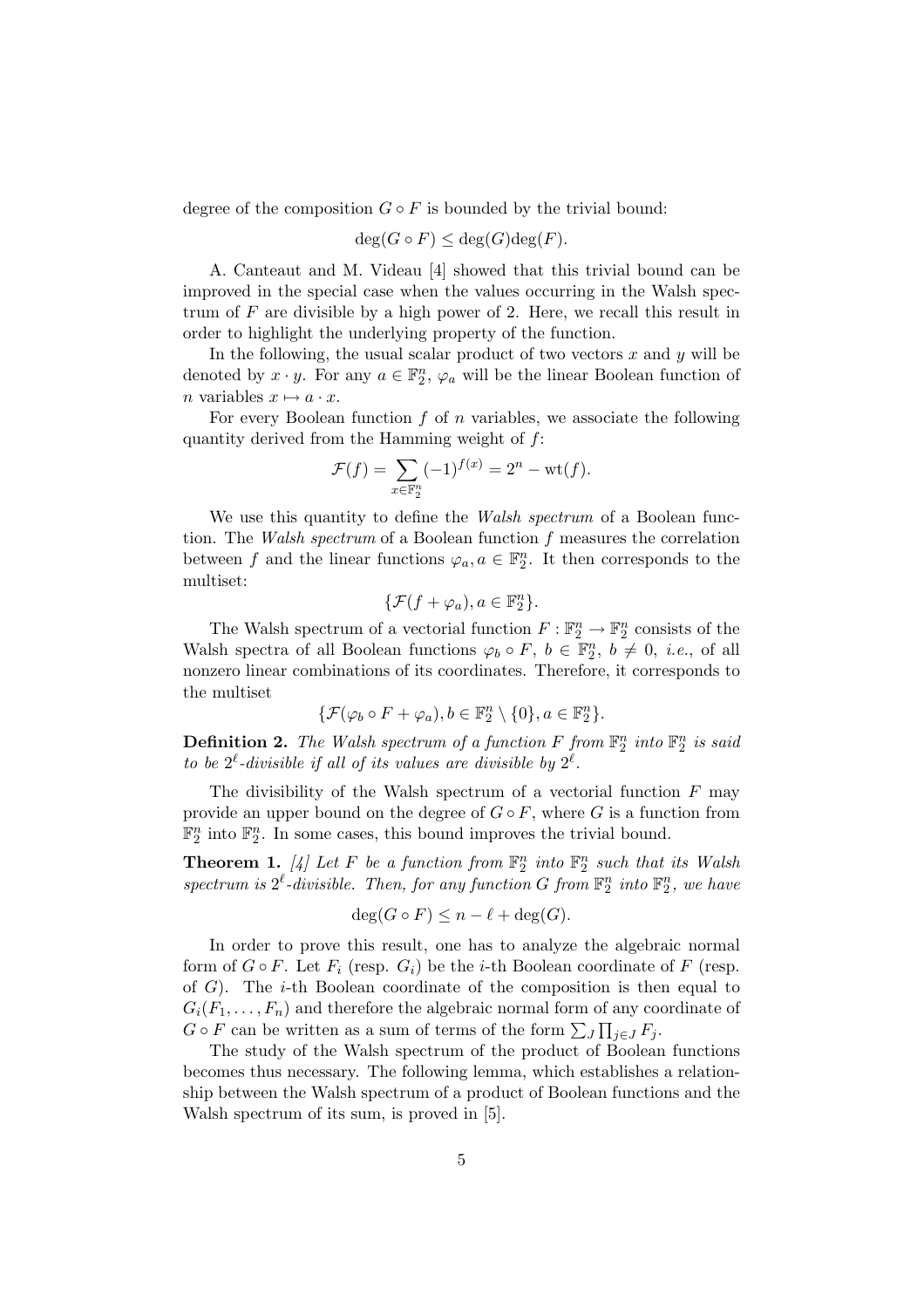**Lemma 1.** Let  $f_1, \ldots, f_k$  be k Boolean functions of n variables, with  $k > 0$ . We have

$$
\mathcal{F}(\sum_{i=1}^k f_i) = 2^{n-1} \left[ (-1)^k + 1 \right] + \sum_{I \subset \{1,\dots,k\}} (-2)^{|I|-1} \mathcal{F}(\prod_{i \in I} f_i).
$$

Moreover, for any nonzero  $a \in \mathbb{F}_2^n$ , we have

$$
\mathcal{F}(\sum_{i=1}^k f_i + \varphi_\alpha) = \sum_{I \subset \{1,\dots,k\}} (-2)^{|I|-1} \mathcal{F}(\prod_{i \in I} f_i + \varphi_\alpha).
$$

Using this lemma, Canteaut and Videau proved in [4] the following theorem that provides a bound on the degree of the product of Boolean functions, if it is known that the Walsh spectrum of their sum is  $2^{\ell}$ -divisible.

**Theorem 2.** [4] Let  $f_1, \ldots, f_k$  be k Boolean functions of n variables, with  $k > 0$ . Suppose that for any subset I of  $\{1, \ldots, k\}$  we have

$$
\forall \alpha \in \mathbf{F}_2^n, \ \mathcal{F}(\sum_{i \in I} f_i + \varphi_\alpha) \equiv 0 \mod 2^\ell.
$$

Then, for any subset  $I \subset \{1, \ldots, k\}$  of size at most  $\ell$  we have

$$
\forall \alpha \in \mathbf{F}_2^n, \ \mathcal{F}(\prod_{i \in I} f_i + \varphi_\alpha) \equiv 0 \mod 2^{\ell+1-|I|}.
$$

Therefore,

$$
\deg\left(\prod_{i\in I}f_i\right)\leq n-\ell+|I|.
$$

By remarking that the degree of  $G \circ F$  cannot exceed the degree of a product of  $deg(G)$  Boolean components of F, the proof of Theorem 1 comes directly from this last result. Here, it is worth noticing that some information on the Walsh spectra of the coordinates of  $G \circ F$  may be deduced from Theorem 2, but in most cases, it is not possible to derive the whole Walsh spectrum of  $G \circ F$ , because it requires the knowledge of the Walsh spectra of all linear combinations of the coordinates of  $G \circ F$ . For this reason, in the general case, Theorem 2 cannot be iterated several times in order to get a direct bound on the degree of  $F^r$  for  $r > 2$ .

# 4 The Keccak-f Permutation

Keccak [2] is a family of hash functions submitted to the SHA-3 competition launched by NIST for finding a new hash function standard. It is one of the fourteen functions selected by NIST for the second round of the competition. The mode of operation of the Keccak hash functions is the sponge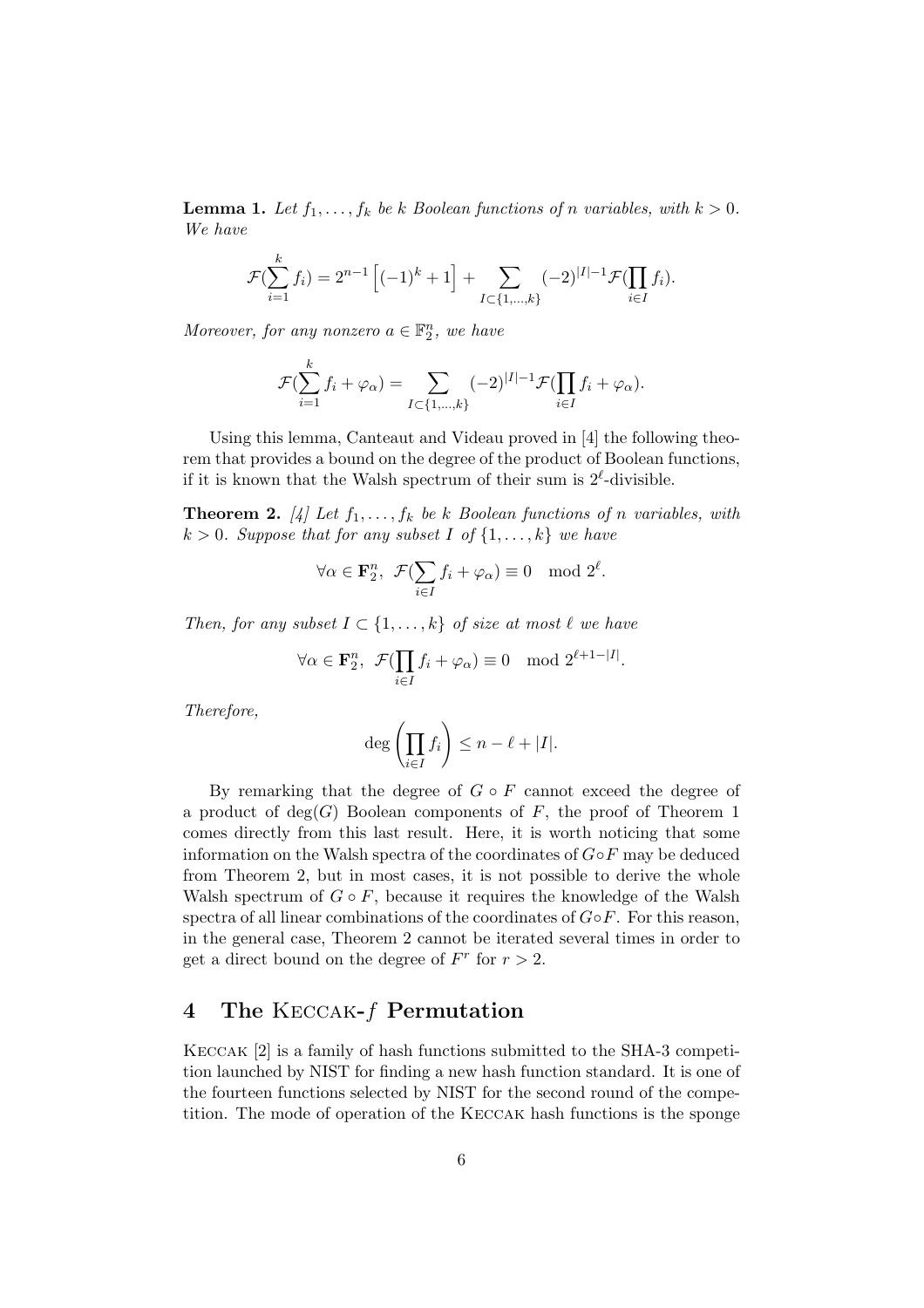construction. Keccak's building block is then a permutation, composed of several iterations of very similar round transformations.

Within the Keccak-family, the function which has been submitted to the SHA-3 competition operates on a 1600-bit state, which is represented by a 3-dimensional binary matrix of size  $5 \times 5 \times 64$ . The authors have given some names to the different parts of the state, in order to facilitate the description of every individual mapping that operates on the state. In particular, we can see the state as 64 parallel slices, each one containing 5 rows and 5 columns. KECCAK's permutation is denoted by KECCAK- $f[b]$ , where b is the size of the state. So, for the SHA-3 candidate,  $b = 1600$ .

Keccak- $f[1600]$  is an iterated permutation, consisting of a sequence of  $n_r$  rounds R. The number of rounds,  $n_r$ , was 18 in the original submission [2], and it has been updated to 24 for the second round of the competition [3].

Every round  $R$  consists of a sequence of 5 permutations modifying the state.

$$
R = \iota \circ \chi \circ \pi \circ \rho \circ \theta.
$$

The functions  $\theta$ ,  $\rho$ ,  $\pi$ ,  $\iota$  are transformations of degree 1 providing diffusion in all directions of the 3-dimensional state.  $\chi$  is a nonlinear permutation operating on a 5-bit word, and it is applied to each row of the Keccak's 1600-bit state.

$$
\chi: \mathbb{F}_2^5 \to \mathbb{F}_2^5
$$

,

with

$$
\chi(x_0, x_1, x_2, x_3, x_4) = \begin{pmatrix} x_0 + x_2 + x_1 x_2 \\ x_1 + x_3 + x_2 x_3 \\ x_2 + x_4 + x_3 x_4 \\ x_3 + x_0 + x_4 x_0 \\ x_4 + x_1 + x_0 x_1 \end{pmatrix}
$$

In other words, 320 parallel applications of  $\chi$  are implemented in order to provide confusion. Then,  $\chi$  is a permutation of degree 2. The inverse permutation, denoted by  $\chi^{-1}$ , is a permutation of degree 3. We will be interested in the sequel in estimating the degree of several iterations of this round transformation and of its inverse.

# 5 Zero-sum Distinguisher for the Keccak-f[1600] Permutation

### 5.1 Previous Results

Aumasson and Meier [1] have used the method described in Section 2 and have found many zero-sums for 16 rounds of the permutation. They use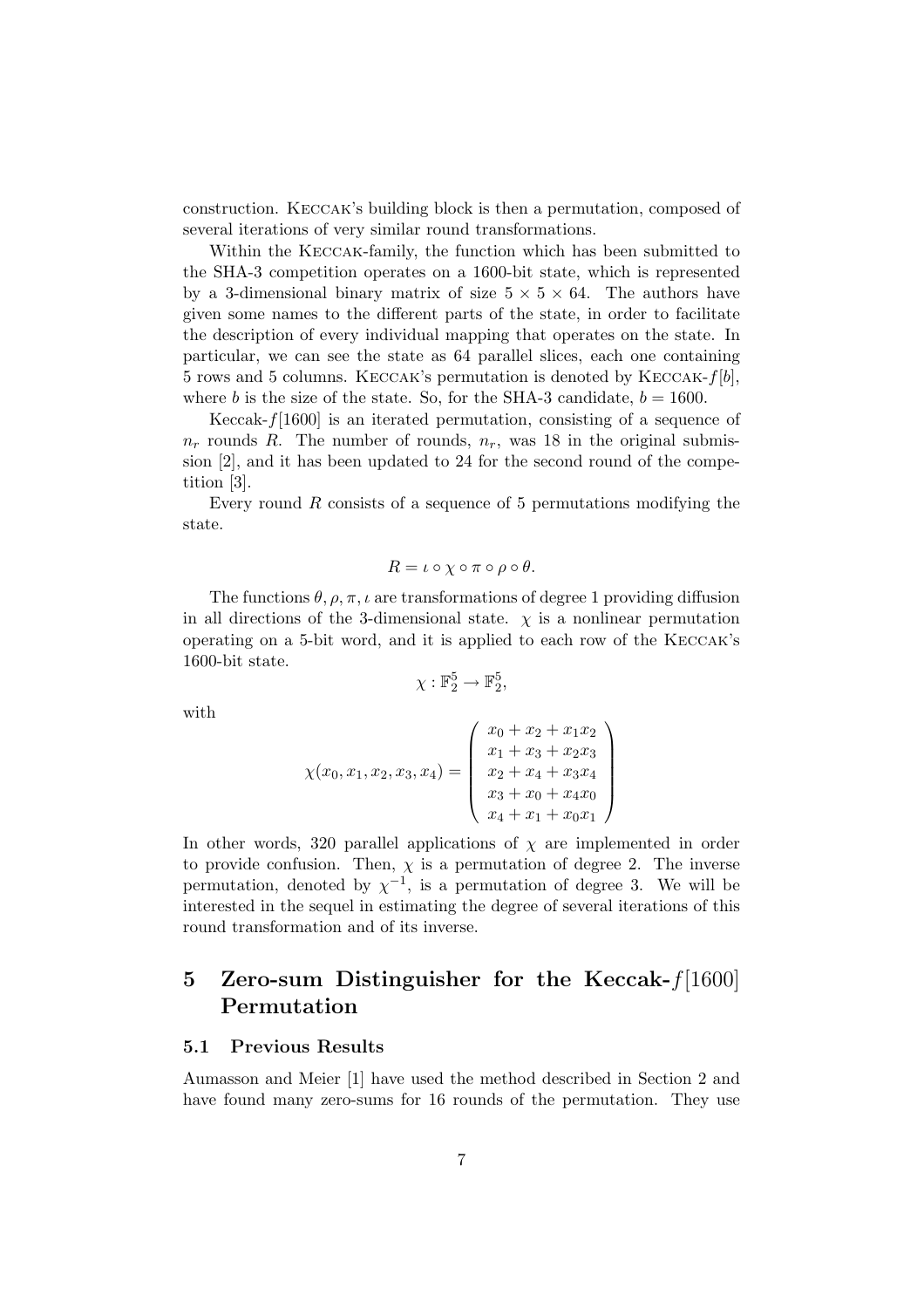the trivial bound on the degree of a composed function. It worth noticing that this bound only depends on the degree of  $\chi$ , since the other four permutations all have degree 1. Then, Aumasson and Meier deduced from the trivial bound that the degree of the permutation after 10 rounds is at most  $2^{10} = 1024$  and that the degree of the inverse permutation after 6 rounds is at most  $3^6 = 729$ . Thus, they fix  $1600 - 1025 = 575$  bits in an intermediate state after 6 rounds to some arbitrary value and compute 6 rounds backwards. This method leads to many zero-sums of size  $2^{1025}$ .

### 5.2 The Walsh Spectrum of the Keccak-f Permutation

Now, we extend the result by Aumasson and Meier by noticing that the degree of the inverse of Keccak-f permutation after 7 rounds is much lower than the trivial bound min $(3^7 = 2187, 1599)$ .

For this, we need to compute the divisibility of the Walsh spectrum of the round transformation. We have computed the Walsh spectrum of the nonlinear permutation  $\chi$  and we have found that its Walsh spectrum is divisible by  $2<sup>3</sup>$ . Since the Walsh spectra of a permutation and of its inverse are the same, we deduce that the Walsh spectrum of  $\chi^{-1}$  is divisible by  $2^3$ . It is worth noticing that  $2^{\frac{n+1}{2}}$  is the lowest possible divisibility for the Walsh spectrum of a quadratic permutation of  $\mathbb{F}_2^n$ , n odd. Then, the fact that the Walsh spectrum of  $\chi^{-1}$  is divisible by  $2^3$  holds for any other choice of the quadratic permutation  $\chi$  over  $\mathbb{F}_2^5$ . Now, a lower bound on the divisibility of the Walsh spectrum of the function  $\chi$  applied on the entire state can be easily deduced thanks to the following well-known lemma.

**Lemma 2.** Let F, G be two functions from  $\mathbb{F}_2^n$  into  $\mathbb{F}_2^n$  and let H be the function from  $\mathbb{F}_2^n \times \mathbb{F}_2^n$  into  $\mathbb{F}_2^n \times \mathbb{F}_2^n$  defined by

$$
(x_1,\ldots,x_n,y_1,\ldots,y_n)\mapsto (F(x_1,\ldots,x_n),G(y_1,\ldots,y_n)).
$$

Let  $a = (a_1, a_2), b = (b_1, b_2)$  in  $\mathbb{F}_2^n \times \mathbb{F}_2^n$ . Then, we have that

$$
\mathcal{F}(\varphi_b \circ H + \varphi_a) = \mathcal{F}(\varphi_{b_1} \circ F + \varphi_{a_1}) \mathcal{F}(\varphi_{b_2} \circ G + \varphi_{a_2}).
$$

In KECCAK- $f$  round transformation, there are 320 parallel applications of the permutation  $\chi$ . Similarly, for the inverse permutation,  $\chi^{-1}$  is applied 320 times. As the Walsh spectra of  $\chi$  and  $\chi^{-1}$  are both divisible by  $2^3$ , we deduce from the above lemma that the Walsh spectra of  $\chi$  and  $\chi^{-1}$  applied on the whole 1600-bit state are divisible by  $2^{3\cdot320} = 2^{960}$ .

As  $\chi$  is the only nonlinear transformation in the KECCAK-f permutation we have that the Walsh spectrum of the round transformation is  $2^{960}$ divisible since the Walsh spectrum remains invariant by composition with a linear permutation.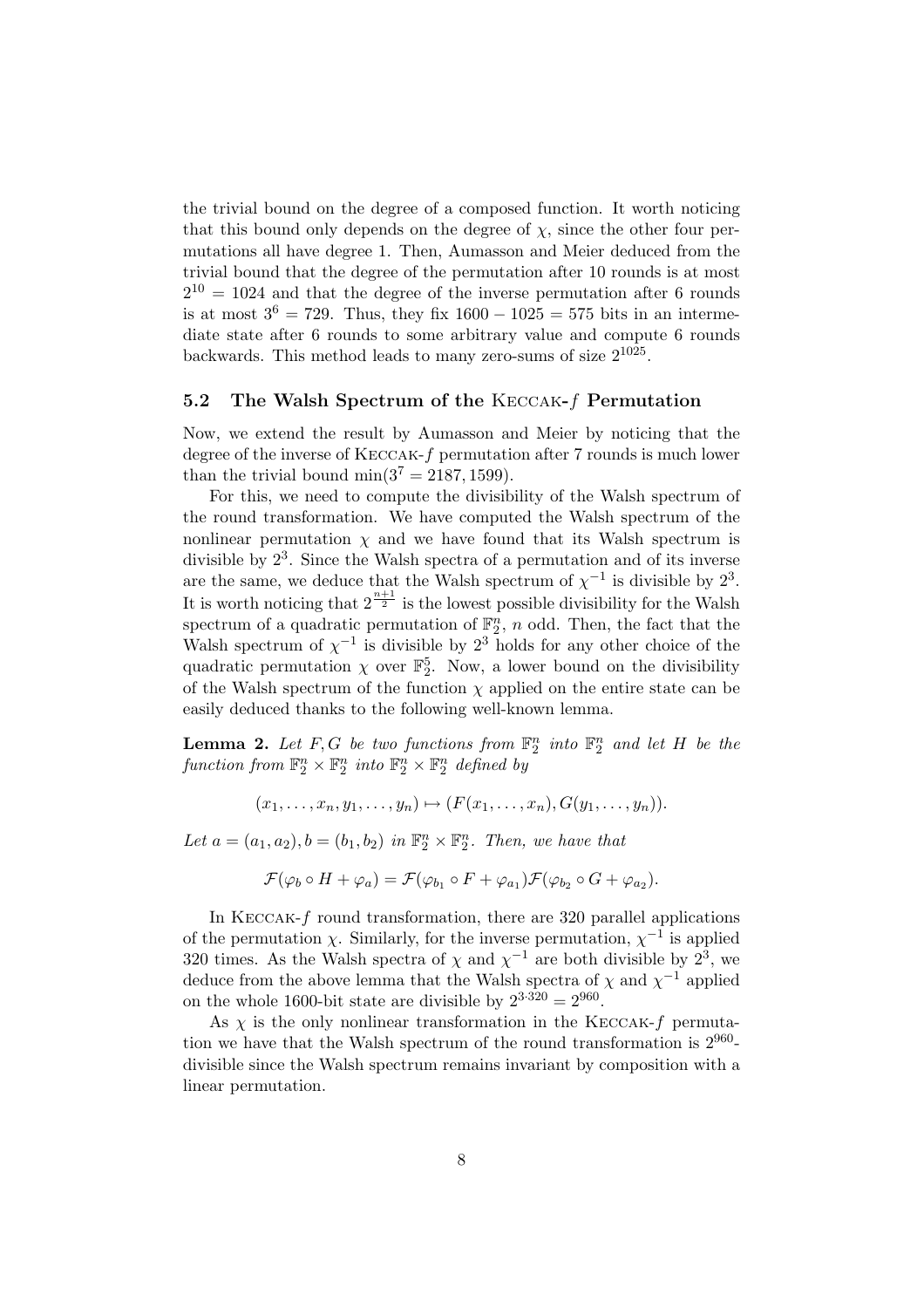### 5.3 The Degree of the Inverse Keccak-f Permutation after 7 rounds

We now use the high divisibility of the round transformation of the KECCAKf permutation to compute the degree of the inverse Keccak-f permutation after 7 rounds.

We denote by  $R^{-1}$  the inverse of the round transformation. We exploit the trivial bound which shows that 6 rounds of the inverse permutation have degree at most  $3^6 = 729$ . Then, we use Theorem 1 and prove the following:

$$
deg(R^{-7}) = deg(R^{-6} \circ R^{-1}) \le 1600 - 960 + deg(R^{-6})
$$
  
 
$$
\le 1600 - 960 + 729
$$
  
= 1369.

Therefore we see that, after 7 rounds, the degree of the permutation is at most 1369. This new bound then leads to many zero-sums of size  $2^{1370}$ for the Keccak-f permutation with 17 rounds.

### 5.4 Extending the Zero-sum property to One More Round

Now, we show that some of the previously found zero-sums can be extended to 18 rounds. Actually, the previous zero-sums are obtained from a set of intermediate states after 7 rounds, which is the set  $Z$  of all states having  $1600 - 1370 = 230$  bits fixed to an arbitrary value (the other 1370 bits take all possible values). Then, Z corresponds to a coset of a 1370-dimensional subspace V,  $Z = a + V$  for some constant a. Such a zero-sum is obtained for any choice of the constant, and for any choice of the 230 positions. However, we now suppose that those positions correspond to a collection of any 46 rows. Then, since  $\chi$  applies to the rows separately, variables from different rows are not mixed after the application of  $\chi$ . This means that  $\chi(a+V) = b + V$ , for some b where  $\chi$  is considered on the whole 1600-bit state. Then, we can find zero-sums for the  $KECCAK-f$  permutation after 18 rounds as follows.

### Finding zero-sums for Keccak-f with 18 rounds

1. Choose any 46 rows in the internal state and fix the corresponding 230 bits to an arbitrary value.

2. For the  $2^{1370}$  possible values for the remaining bits, compute  $\pi^{-1}$   $\circ$  $\rho^{-1} \circ \theta^{-1}$  followed by 7 rounds backwards of the round transformation to obtain 2<sup>1370</sup> initial states.

Then, we have that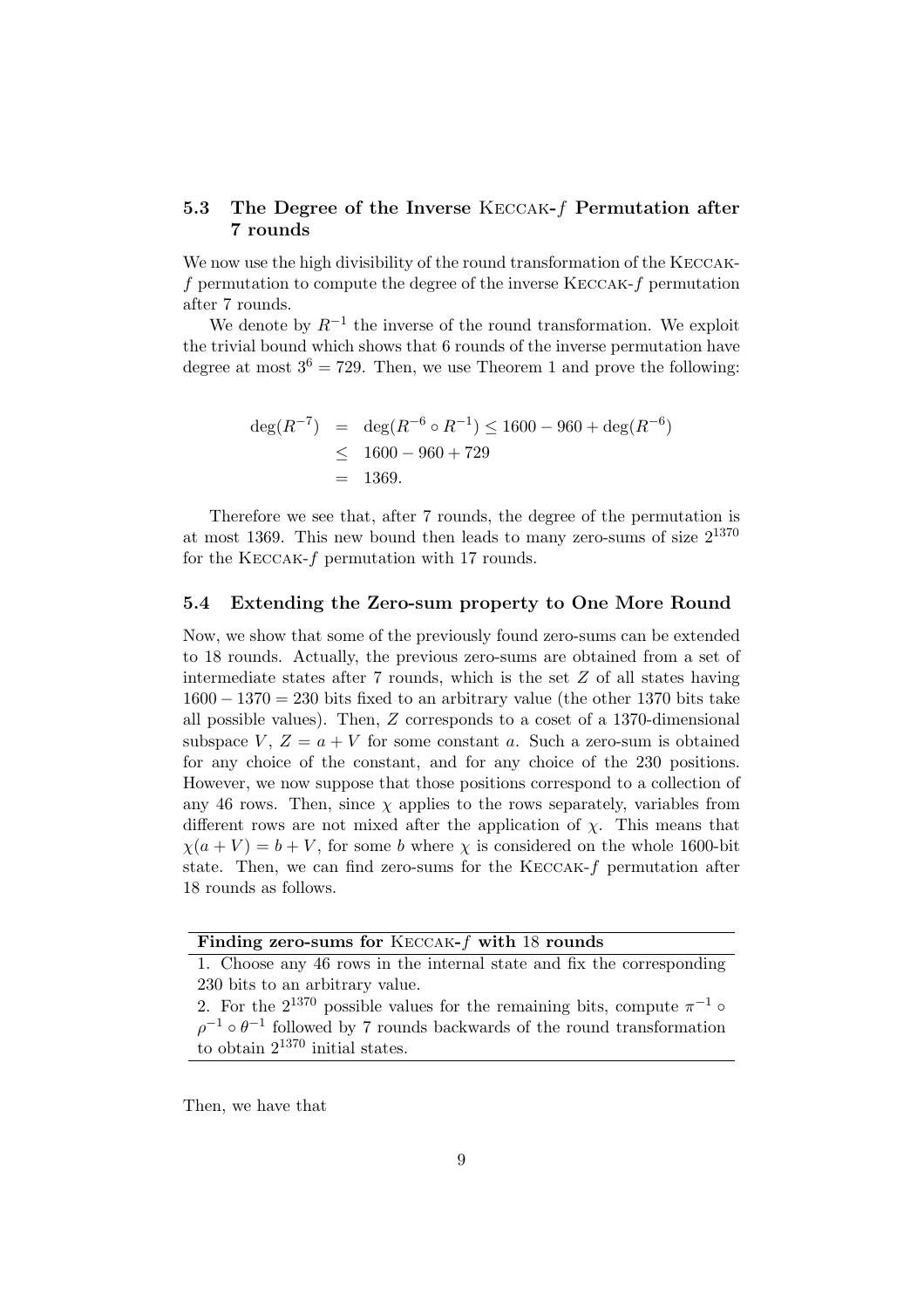- these  $2^{1370}$  initial states sum to zero as the corresponding sum is the value of a derivative of order 1370 of a function of degree at most 1369.
- Their images by 18 rounds of the KECCAK-f transformation sum also to zero, since this sum is the value of a derivative of order 1370 of the function  $\iota \circ R_9 \circ R_{10} \circ \ldots \circ R_{18}$  which has degree at most 1024.

Moreover, exactly as in [1], this algorithm leads to several partitions of the input space  $\mathbb{F}_2^{1600}$  into zero-sums of size  $2^{1370}$ , which is clearly a structural distinguishing property. Therefore, this result contradicts, for the original version of Keccak, the "hermetic sponge" design principle.

## 6 Conclusions

We have extended to 18 rounds the zero-sum property found by Aumasson and Meier. We have explored the spectral properties of the round transformation of  $KECCAK-f$  and we have shown that the use of a quadratic round transformation which applies of the 5-bit rows of the internal state separately leads to a high divisibility of its Walsh spectrum. This property implies that the degree of several iterations of the inverse round transformation does not grow as fast as the trivial bound  $\deg(R^{-1})^r$ . Taking benefit of this situation, we are able to exhibit many zero-sums for the Keccak-f permutation with 18 rounds, while the existence of such zero-sums was only known up to 16 rounds. It is worth noticing that 18 rounds was the initial parameter proposed for the SHA-3 candidate Keccak, but this value has been increased to 24 rounds by the designers. However, even if it points out that Keccak-f with 18 rounds does not have an ideal behaviour, this property does not seem to affect the security of Keccak.

### References

- [1] J.-P. Aumasson and W. Meier. Zero-sum distinguishers for reduced Keccak-f and for the core functions of Luffa and Hamsi. presented at the rump session of Cryptographic Hardware and Embedded Systems - CHES 2009, 2009.
- [2] G. Bertoni, J. Daemen, M. Peeters, and G. Van Assche. Keccak sponge function family main document. Submission to NIST (Round 1), 2009.
- [3] G. Bertoni, J. Daemen, M. Peeters, and G. Van Assche. Keccak sponge function family main document. Submission to NIST (Round 2), 2009.
- [4] A. Canteaut and M. Videau. Degree of composition of highly nonlinear functions and applications to higher order differential cryptanalysis. In